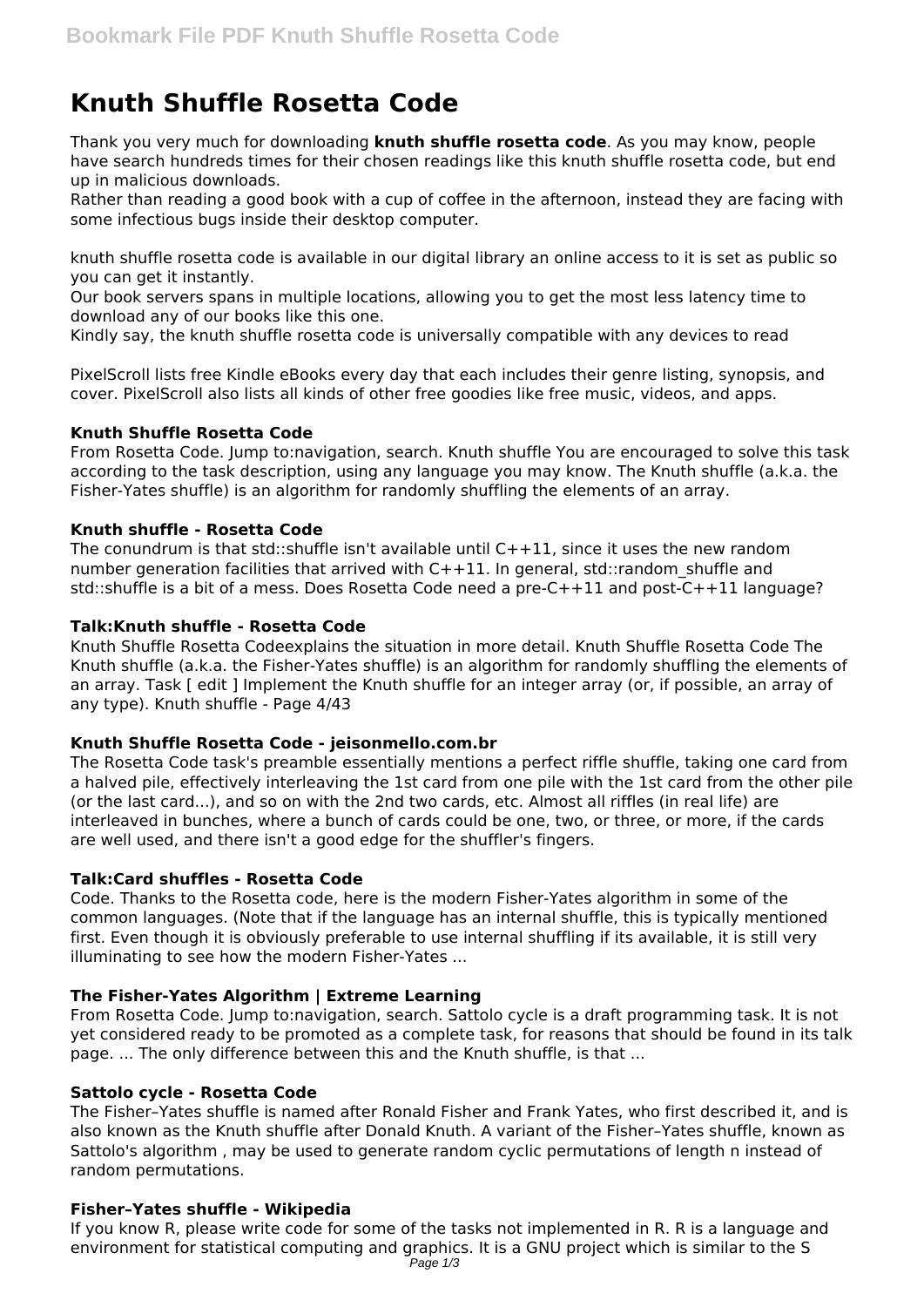language and environment which was developed at Bell Laboratories (formerly AT&T, now Lucent Technologies) by John Chambers and colleagues.

# **Category:R - Rosetta Code**

Rosetta Code is a programming chrestomathy site. The idea is to present solutions to the same task in as many different languages as possible, to demonstrate how languages are similar and different, and to aid a person with a grounding in one approach to a problem in learning another.

## **Rosetta Code**

The Lua (pronounced LOO-ah) programming language is a lightweight, reflective, imperative and procedural language, designed as a scripting language with extensible semantics as a primary goal. The name is derived from the Portuguese word for moon. Lua is commonly described as a "multiparadigm" language, providing a small set of general features that can be extended to fit different problem ...

## **Category:Lua - Rosetta Code**

We'll implement Knuth Shuffle (also known as Fisher/Yates shuffle) from Rosetta Code. This produces a random permutation of a vector.

# **APL - Knuth Shuffle · Try MTS**

Suggest you start by reading this: How not to shuffle - the Knuth Fisher-Yates algorithm This gives code examples which can be adapted as required:Knuth shuffle - Rosetta Code Permalink Posted 1-Aug-16 16:07pm. User 59241. Comments. Maciej Los 2-Aug-16 1:42am +5. Rate this: Please Sign up or sign in to ...

## **How do I shuffle a deck of cards in C#? - Code Project**

Pointless bump- Unityscript is a myth  $\sim$  - The shuffle algorithm is fine, but I've never been fond of the fact that items further into the list get shuffled more times than items earlier in the list- for instance the first array "slot" can never end with the same item it started with unless it receives it as the very first result in the very first loop.

# **Random shuffle array - Unity Forum**

\* The Knuth (or Fisher-Yates) shuffling algorithm guarantees \* to rearrange the elements in uniformly random order, under  $*$  the assumption that Math.random() generates independent and  $*$ uniformly distributed numbers between 0 and 1. \* \* % more cards.txt \* 2C 3C 4C 5C 6C 7C 8C 9C 10C JC QC KC AC \* 2D 3D 4D 5D 6D 7D 8D 9D 10D JD QD KD AD \* 2H 3H ...

#### **Knuth.java - Princeton University**

Shuffle a given array using Fisher–Yates shuffle Algorithm Given an array, write a program to generate a random permutation of array elements. This question is also asked as "shuffle a deck of cards" or "randomize a given array".

# **Shuffle a given array using Fisher–Yates shuffle Algorithm ...**

Trying to work it through on paper is probably fruitless, but for k =10, the correct answer is −67, despite the fact that in the original paper Knuth conjectured it to be −121. The survey paper by Charles H. Lindsey mentioned in the references contains a table for different starting values.

# **Man or boy test - Wikipedia**

I'm implementing a Knuth shuffle for a C++ project I'm working on. I'm trying to get the most unbiased results from my shuffle (and I'm not an expert on (pseudo)random number generation). I just want to make sure this is the most unbiased shuffle implementation, draw t is a byte type (typedef'd to unsigned char). items is the count of items in ...

# **c++ - Verify Knuth shuffle algorithm is as unbiased as ...**

Knuth Shuffle key-based. Learn more about matlab

# **Knuth Shuffle key-based - MATLAB Answers - MATLAB Central**

Listed below are all of the tasks on Rosetta Code which have been solved using PicoLisp. Your Help Needed If you know PicoLisp, please write code for some of the tasks not implemented in PicoLisp. PicoLisp is an implementation of Lisp. Other implementations of Lisp.